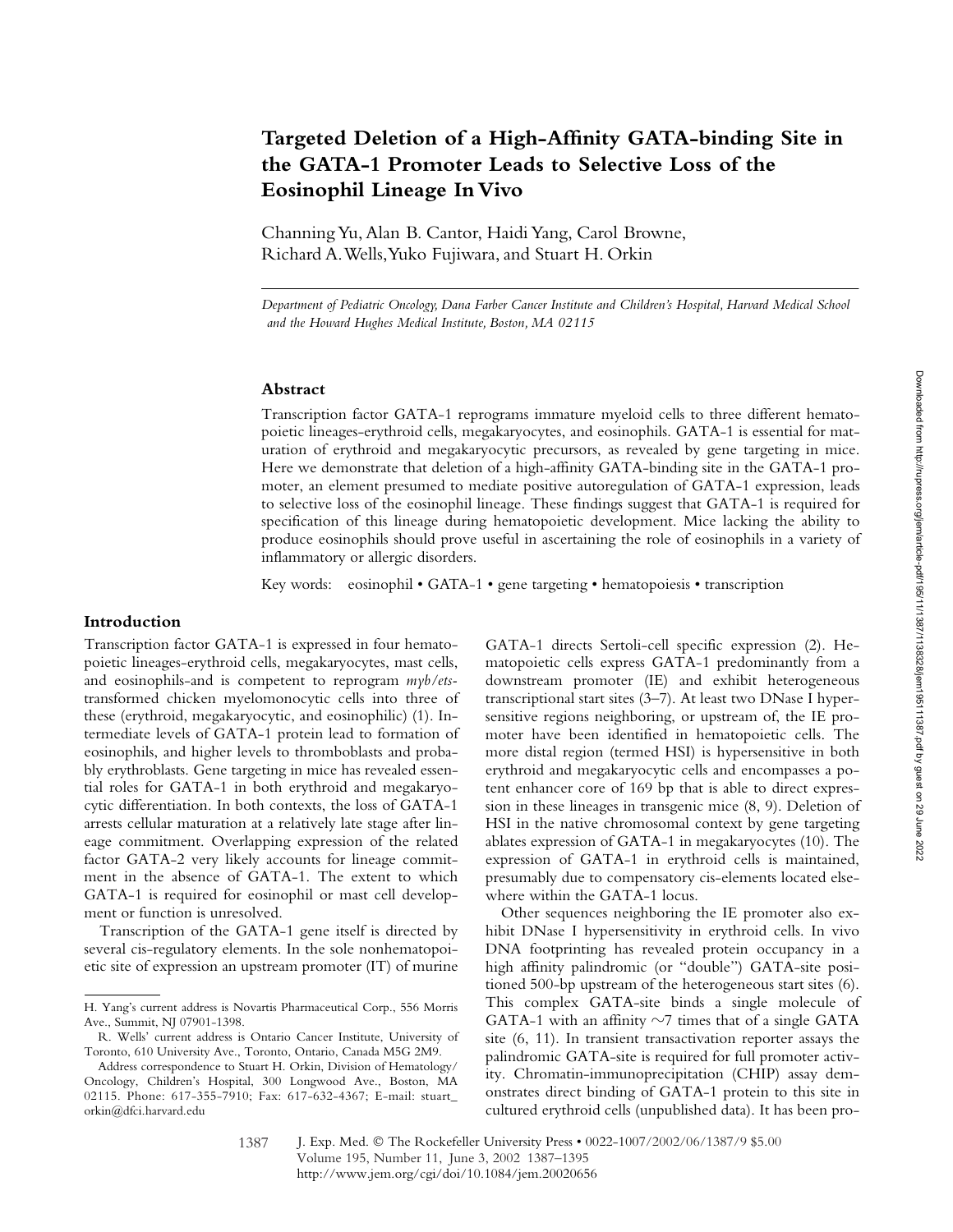posed that the palindromic GATA-site in the GATA-1 promoter mediates positive autoregulation of GATA-1 transcription by GATA-1 itself, and thereby ensures expression of the gene once activated (6). Indeed, transgenic experiments in zebrafish have shown that GATA-1 expression is dependent on a similar palindromic site in the zebrafish gene promoter and have been interpreted as support for this hypothesis (12).

In the studies reported here we sought to determine the in vivo relevance of the palindromic GATA-site by modifying the endogenous GATA-1 locus in mice. Remarkably, mice harboring a deletion of the double GATA-site (AdblGATA) are unable to produce eosinophils. Unlike GATA-1-null mice, which die in utero with profound anemia and defective megakaryocyte development,  $\Delta$ dbl-GATA mice are viable and fertile. Platelet and mast cell development appear normal, while red cell production is only subtly impaired. Thus, the double GATA-site is not required for activation or maintenance of GATA-1 expression in erythroid cells, megakaryocytes, mast cells, or earlier hematopoietic precursors, but is necessary for eosinophil development. Taken together with evidence that GATA-1 can reprogram myeloid cells to eosinophils, our findings suggest that GATA-1 is required for specification of the eosinophil lineage.

### **Materials and Methods**

*Gene Targeting of the Murine GATA-1 Locus.* Homologous recombination was used to replace a 21-bp region comprising the double-GATA site upstream of the last nucleotide of the first hematopoietic exon (IE) of the murine GATA-1 gene. Two fragments of the GATA-1 locus were amplified by PCR with the following primer pairs: DGU53, 5'-TTATGGATCCAAGGAA-GAGAGGACATTAGCAT-3' and DGU35, 5'-TATCAGCG-GCCGCGGACTCGACTGTGGCTGTTGGT-3'; DGD53, 5-TCACCAGCGGCCGCCCCAGAGCAGGCCAGAGC-3 and DGD35, 5'-TTGTGTCGACCAGCCCTCACCCCAGG-TAACT-3'. These products were cloned into pBlueScript (Stratagene), and a floxed PGK-neo cassette was introduced into the deleted site. The construct was linearized with PvuI and electroporated into CJ7 ES cells as described previously (13). The PGK-neo cassette was removed after electroporation of a vector expressing the cre recombinase. In the resulting mutant allele the double GATA-site is replaced by a single loxP site flanked by two NotI sites.

Wild-type (wt) and mutant alleles were distinguished by PCR with the following primers: G1mutF1, 5'-CCCAATCCTCTG-GACTCCCA-3', and G1mutR, 5'-CCTACTGTGTACCAG-GCTAT-3', which yielded a 459-bp product from wt and a 509-bp product from mutant. Further genotype confirmation was performed by digestion of these PCR products with NotI; this digestion cleaves only the mutant PCR product to yield fragments of 300 and 200 bp.

*Hematologic Evaluations.* 200–500 µl of blood from adult mice were collected in EDTA-coated tubes (Becton Dickinson) and analyzed on a Bayer ADVIA 120 Hematology System by the Clinical Laboratories of Children's Hospital (Boston, MA). Manual leukocyte differential counts of  $>300$  cells per sample were performed on Wright-Giemsa–stained blood smears. Cytocentrifuge preparations of the bone marrow and spleens of adult mice were also stained with Wright-Giemsa for microscopic evaluation.

*Transgenic Mice Expressing IL-5.* Mice heterozygous for a transgene that expresses murine IL-5 under the control of human CD2 regulatory sequences (14) were provided by Alison Humbles and Craig Gerard (Children's Hospital). The presence of the hCD2-mIL-5 transgene was verified by PCR with a forward primer from human CD2 (C1F1, 5'-ACCCATGTAGAG-GCAACAGC-3) and a reverse primer from murine IL-5 cDNA (C1R1, 5'-CTACCGGTGCAAAGTGTGTG-3'), which yield a 585-bp product.

*RT-PCR Analysis of Bone Marrow Gene Expression.* Bone marrow was harvested from femurs of 6-mo-old wt or hemizygous AdblGATA mutant male mice. Total RNA was prepared with the Trizol reagent (LifeTech) according to the manufacturer's instructions. Complementary DNA was created with the SuperScript II RT (LifeTech) according to the manufacturer's instructions. PCR was subsequently performed with the following primer pairs (all listed with 5' end first), yielding products of the indicated sizes. CD11b: CD11BF1, GACCCAGGTTACCGT-CTACTAC, and CD11BR1, TTCAGCACTGGGGTCCTTT-CAAGC, 622 bp; CD34: CD34F1, GGGTATCTGCCTGGA-ACTAAG, and CD34R1, TTGCCCACCCAACCAAATCAC, 614 bp; myeloperoxidase: MPOF1, ATGCAGTGGGGACAG-TTTCTG, and MPOR1, GTCGTTGTAGGATCGGTACTG, 695 bp; G-CSF receptor: GCSFRF1, CTCAAACCTATCCT-GCCTCATG, and GCSFRR1, TCCAGGCAGAGATGAGC-GAATG, 573 bp; PU.1: PU1F1, GAGTTTGAGAACTTC-CCTGAG, and PU1R1, TGGTAGGTCATCTTCTTGCGG, 500 bp. Eosinophil peroxidase: EPXF1, CCTTTTGACAAC-CTGCATGA, and EPXR1, CCCAGATGTCAATGTTGTCG, 799 bp; eosinophil major basic protein 1: MBP1F1, GGAGC-GTCTGCTCTTCATCT, and MBP1R1, ACTTCCATCAAC-CCATCGAA, 501 bp; CCR3: CCR3F1, TCCTGCCTCCAC-TGTACTCC, and CCR3R1, CGTGCTGTGAAAAGCAGAAA, 695 bp. Previously described primers were used to identify glycoprotein Ib (15) and von Willebrand factor (16). Erythropoietin receptor: EPORF, GGACACCTACTTGGTATTGG, and  $EPORR$ ,  $GACGTTGTAGGCTGGAGTCC$ , 452 bp;  $\alpha$ -globin: ALPHA3, CTTCTGATTCTGACAGACTCAG, and ALPHA4, GCATGGCCAGAAGGCAAGCC, 494 bp;  $\beta$ -globin: BETA1, GCTTCTGACATAGTTGTGTTG, and BETA3, GTGGTAC-TTGTGAGCCAAGGC, 623 bp.

*Generation and Analyses of Bone Marrow–derived Mast Cells.* Bone marrow was obtained from both femurs of a 6-mo-old male hemizygous  $\Delta$ dblGATA mutant or a wt male littermate control. Whole marrow was cultured in IMDM (Sigma-Aldrich) containing 15% FCS (Hyclone), 2 mM glutamine (Sigma-Aldrich), 100 U/ml penicillin G/streptomycin (Sigma-Aldrich), 20 ng/ml murine recombinant SCF (R&D Systems), and 10 ng/ ml recombinant murine IL-3 (R&D Systems) and passaged every 3–4 d into fresh tissue culture dishes for a total of 7 wk.

After 7 wk of culture, cells were cytocentrifuged and stained with May-Grünwald-Giemsa following standard procedures. Duplicate cytospin preparations were fixed in 100% methanol for 5 min, stained in 1% acidified toluidine blue (Sigma-Aldrich) for 5 min, and rinsed in water.

FACS® analysis for expression of c-kit and the high-affinity IgE receptor was performed as previously described with few modifications (17). Briefly, bone marrow–derived mast cells were obtained as described above. Low-affinity IgE and  $Fe\gamma RII/III^{+}$ receptors were first blocked by incubating with 10  $\mu$ g/ml anti-CD23 B3B4 mAb (BD PharMingen) and  $10 \mu g/ml$  anti-Fc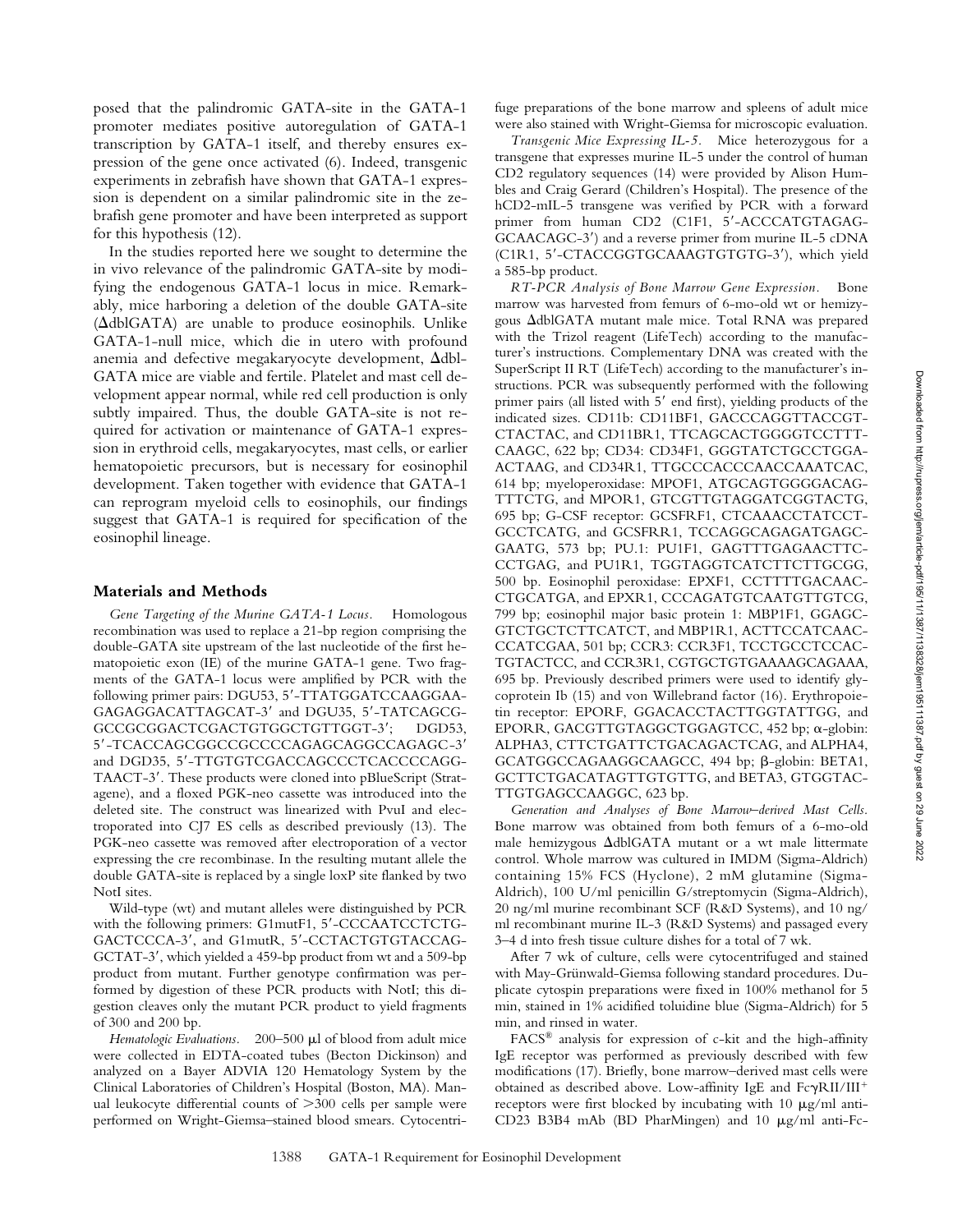$\gamma$ RII/III<sup>+</sup> 2.4G2 mAb (BD PharMingen), respectively, for 15 min at 4 C in DMEM containing 2% FCS. Mouse IgE anti-dinitrophenol (DNP) mAb (Sigma-Aldrich) was then added to a final concentration of 5  $\mu$ g/ml and the cells incubated for 1 h at 4°C. After washing, biotinylated anti-mouse IgE was added (5  $\mu$ g/ml, final concentration) and the cells incubated for 30 min at 4°C. The cells were washed and incubated with streptavidin-APC (BD PharMingen; final concentration,  $2 \mu g/ml$  and PE-conjugated anti-CD117 (c-kit) (BD PharMingen; final concentration,  $2 \mu g$ / ml) for 30 min at 4 C. The cells were washed and analyzed on a FACSCalibur™ flow cytometer (Becton Dickinson). Negative controls were performed using an isotype-matched PE-conjugated control antibody (c-kit) and omission of primary IgE antibody (IgE receptor).

#### **Results and Discussion**

*Targeted Deletion of the Palindromic GATA-Site.* Sequences at  $-691$  to  $-671$  bp upstream of the last nucleotide of the first hematopoietic exon (IE) of the GATA-1 gene were deleted as outlined in Fig. 1 A. The targeted and excised (henceforth  $\Delta$ dblGATA) alleles were distinguished from the wt GATA-1 allele in mice by PCR with primers flanking the deleted region and subsequent digestion with NotI (Fig. 1 B). Mice harboring only the  $\Delta$ dblGATA allele (i.e., homozygous mutant females and hemizygous mutant males, since GATA-1 is an X-chromosome gene) were viable and fertile and demonstrated no gross abnormalities. Test crosses between heterozygous mutant females and hemizygous mutant males yielded expected ratios of progeny of different genotypes (data not shown).

Erythro- and Myelopoiesis of  $\Delta$ dblGATA Mice. Automated analysis of peripheral blood from adult mice revealed no significant differences between wt and  $\Delta \text{dblGATA}$  mice with respect to white cell or platelet counts (Table I and data not shown). Erythroid development, however, was subtly affected in hemizygous mutant males. Erythrocyte number was diminished by 27% from 9.57  $\pm$  0.29  $\times$  10<sup>6</sup>/  $\mu$ l (mean  $\pm$  SEM) in wt to 6.97  $\pm$  0.49  $\times$  10<sup>6</sup>/ $\mu$ l in mutant mice  $(P = 0.004)$ , with a reduction in hematocrit from 49.6  $\pm$  1.1% (wt) to 37.8  $\pm$  3.5% (mutant; *P* = 0.018). The hemoglobin level was also reduced in proportion to the reduction in erythrocyte number (14.55  $\pm$  0.34 g/dL in wt to  $11.00 \pm 0.94$  g/dL in mutant,  $P = 0.012$ ). Apart from a small elevation in the reticulocyte count in several mutant samples, all other red cell parameters appeared normal. Inspection of peripheral blood smears revealed normocytic, normochromic erythrocytes, and platelets of normal size (Fig. 2). Modest splenomegaly was observed in mutant animals (data not shown). Together these observations are consistent with an appropriate in vivo response to slight impairment in red cell production.

Absence of Eosinophils in  $\Delta db$ IGATA Mice. In considering other possible effects of the targeted mutation on hematopoiesis, we examined the production of cells of the other lineages in which GATA-1 is expressed. Eosinophils are present in low numbers in normal mice. Manual differential counts of eosinophil numbers in blood smears were performed by a blinded observer. As shown in Table I, eosinophils were absent in homozygous AdblGATA females and  $\Delta$ dblGATA mutant males, whereas they com-



1389 Yu et al.



Figure 1. Targeting of the GATA-1 locus. (A, top) The murine GATA-1 locus contains a double GATA-site upstream of the hematopoietic exon IE. Other exons are designated with Roman numerals, including testis exon IT. The double-stranded sequence at the asterisked region is given below the schematic, with nucleotides to be deleted marked in boldface type. (Middle) After targeting, the double GATA-site is deleted, replaced by a floxed PGK-neo cassette. (Bottom) After cre recombinase-mediated excision, the "excised locus" has a minimal sequence consisting primarily of a single loxP site surrounded by two Not I sites. *N*, Not I site. The doublestranded sequence at the asterisked region is given below the schematic. (B) PCR genotyping of male mice carrying the wt or  $\Delta \text{dbl}$ -GATA mutant (hem) allele. PCR products before (–) and after (N) digestion with Not I.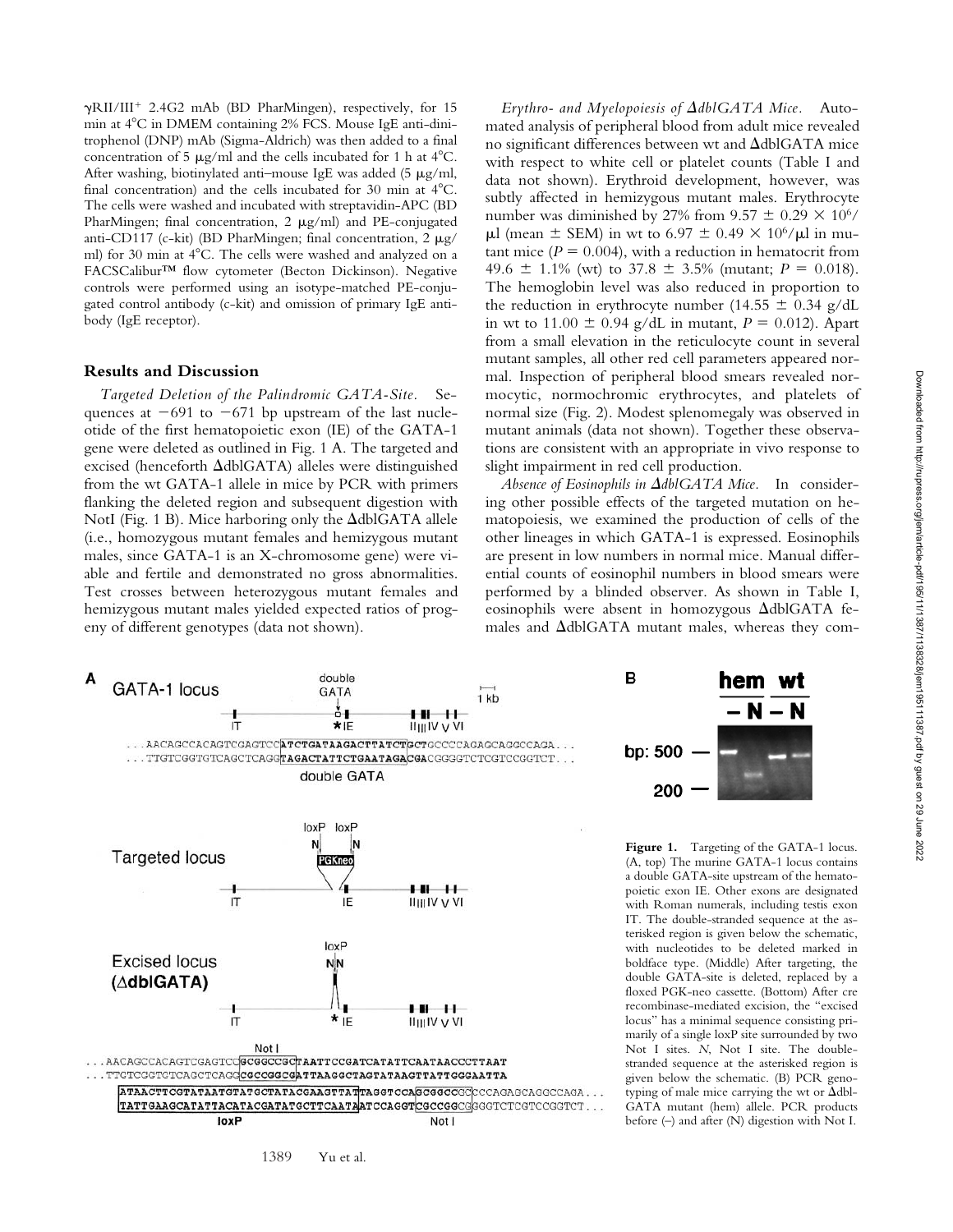**Table I.** Hematologic Parameters in wt and  $\Delta$ dblGATA Mice

| Sex | dblGATA Genotype | <b>WBC</b>   | <b>RBC</b>   | HGB  | <b>HCT</b>    | <b>MCV</b> | <b>PLT</b>   | <b>MPV</b> | Manual EO        |
|-----|------------------|--------------|--------------|------|---------------|------------|--------------|------------|------------------|
|     |                  | $10^3/\mu l$ | $10^6/\mu l$ | g/dL | $\frac{0}{0}$ | fL         | $10^3/\mu l$ | fL         | $\frac{0}{0}$    |
| F   | het              | 6.60         | 8.75         | 14.0 | 44.5          | 50.9       | 1885         | 14.6       | $1 - 2$          |
| F   | hom              | 4.10         | 8.25         | 14.5 | 44.0          | 53.6       | 1090         | 21.7       | $\bf{0}$         |
| F   | hom              | 8.20         | 8.25         | 14.0 | 44.5          | 54.1       | 1635         | 16.5       | $\boldsymbol{0}$ |
| M   | wt               | 5.60         | 8.95         | 14.5 | 44.0          | 49.2       | 1460         | 21.7       | $1 - 2$          |
| M   | wt               | 12.65        | 9.50         | 14.5 | 45.0          | 47.6       | 2205         | 17.1       | $1 - 2$          |
| M   | hem              | 7.50         | 7.30         | 11.0 | 36.0          | 49.0       | 1950         | 15.9       | $\bf{0}$         |
| M   | hem              | 8.15         | 8.15         | 13.5 | 43.5          | 53.2       | 1095         | 18.3       | $\boldsymbol{0}$ |

Automated measurement of blood from adult wt and  $\Delta$ dblGATA mutant mouse littermates from a cross between heterozygous mutant female and a hemizygous mutant male. The dblGATA genotype is designated as follows: het, heterozygous ( $\Delta$ dblGATA/+) mutant female; hom, homozygous (AdblGATA/AdblGATA) mutant female; wt, wild-type (+/Y) male; and hem, hemizygous (AdblGATA/Y) mutant male. Eosinophils are not observed in homozygous  $\Delta$ dblGATA mutant females or hemizygous  $\Delta$ dblGATA mutant males. HCT, hematocrit; HGB, hemoglobin concentration; MCV, mean corpuscular volume; MPV, mean platelet volume; manual EO, manual differential count of eosinophils by a blinded observer; PLT; platelet count; RBC, erythrocyte count; WBC, leukocyte count.

prised 1–2% of nucleated cells in the peripheral blood of controls.

To assess more stringently the potential of  $\Delta \text{dblGATA}$ mice to produce eosinophils, we introduced an IL-5–expressing transgene into wt and mutant backgrounds. The IL-5 transgenic mice we employed express a murine IL-5 cDNA under the control of human CD2 regulatory sequences. In this context, T-lymphocytes constitutively express IL-5. Prolonged release of IL-5 leads to chronic eosinophilia, resembling that seen in mice after inoculation with helminthic parasites (14). The hematological effects of IL-5 expression are shown in Table II. Eosinophil numbers were increased in wild-type or heterozygous AdblGATA female mice with the transgene. Nonetheless, eosinophils

were absent in hemizygous male AdblGATA mice. Hence, even under strenuous cytokine stimulation of eosinophil production,  $\Delta$ dblGATA mice are unable to produce identifiable eosinophils.

These morphological observations were confirmed by automated leukocyte differential analysis (Fig. 3 A–D). Fig. 3 B demonstrates a profile of a female heterozygous for the -dblGATA allele but lacking the IL-5 transgene. Fig. 3 C shows a marked increase in both the number of eosinophils and the number of "large unclassified cells" (LUC) in wildtype male mice with the IL-5 transgene. In Fig. 3 D, an increase in LUC but the absence of eosinophils is evident in a male hemizygous for the  $\Delta$ dblGATA allele with the IL-5 transgene. Flow cytometric analysis of cell surface markers



Figure 2. Peripheral blood from a wt male and a AdblGATA mutant male mouse. Wright-Giemsa staining of blood smears from a wild-type male (A) and hemizygous  $\Delta$ dblGATA mutant (B) male. Red cells and platelets appear normal in the  $\Delta$ dblGATA mutant male. Original magnification: 1,000×.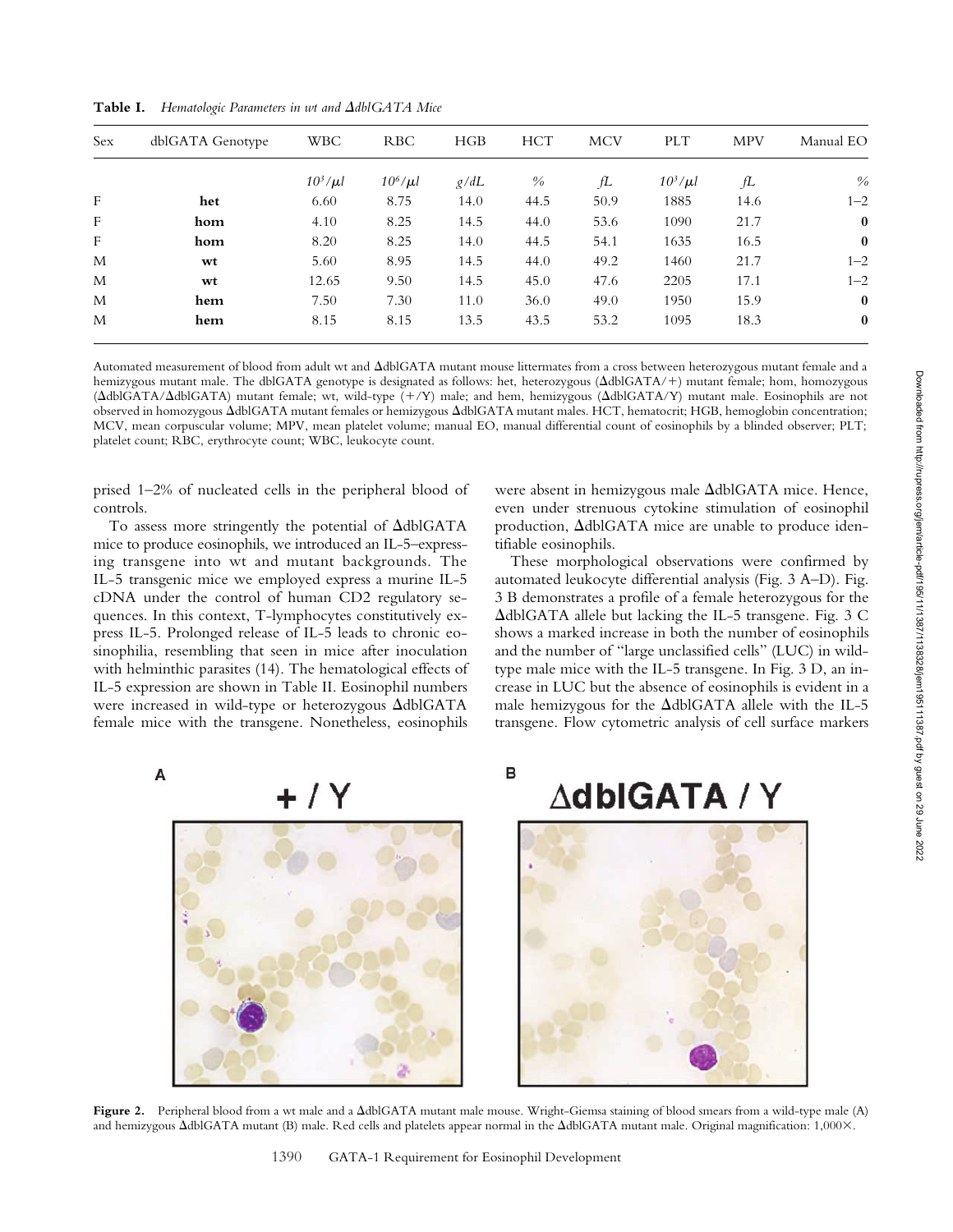Table II. Hematologic Parameters in wt and  $\Delta$ dblGATA Mice *With or Without an IL-5 Transgene*

| Sex | dblGATA Genotype | IL-5 $Tg$ | <b>WBC</b>   | Manual EO     |
|-----|------------------|-----------|--------------|---------------|
|     |                  |           | $10^3/\mu l$ | $\frac{0}{0}$ |
| F   | het              |           | 5.76         | 1             |
| F   | het              | $^+$      | 43.34        | 3             |
| F   | het              | $^{+}$    | 24.83        | 10            |
| M   | wt               | $^{+}$    | 29.4         | 10            |
| M   | wt               | $^+$      | 75.69        | 9             |
| M   | hem              |           | 8.31         | $\Omega$      |
| M   | hem              | $^+$      | 50.35        | $\Omega$      |
| M   | hem              | $^+$      | 46.65        | $\Omega$      |
|     |                  |           |              |               |

Automated measurement of blood from adult wt and AdblGATA mutant mouse littermates from a cross between heterozygous -dblGATA mutant female and a male heterozygous for an IL-5 transgene (see text for details). For an explanation of abbreviations, see Table I. The IL-5 transgene stimulates eosinophilia in heterozygous females and wt males but not in male mice hemizygous for the -dblGATA mutant allele. Manual EO, manual differential count of eosinophils by a blinded observer; WBC, leukocyte count.

on LUC from both wt and hemizygous  $\Delta$ dblGATA mice showed that these are predominantly B cells, which, like eosinophils and basophils, express the IL-5 receptor  $\alpha$  chain (reference 18 and data not shown).

Finally, Wright-Giemsa staining of bone marrow from IL-5 transgenic mice revealed an abundance of eosinophils in a male with a wt GATA-1 allele (Fig. 3 E); no eosinophils are seen in the bone marrow of hemizygous  $\Delta$ dbl-GATA mutant male (Fig. 3 F). Examination of splenocytes reveals similar findings (data not shown). Together these findings illustrate that eosinophils are not produced in -dblGATA mutant mice, even under conditions that normally stimulate eosinophilia.

If the targeted deletion of the double GATA-site impairs activation or maintenance of GATA-1 expression necessary for eosinophil specification, one would anticipate that loss of GATA-1 through conventional gene targeting would also prevent eosinophil development. Because GATA-1 embryos die at E10–11 due to profound anemia (13), we resorted to analysis of heterozygous female  $GATA-1^{+/-}$ mice. Bone marrow cells of wt and heterozygous mice were cultured in media containing IL-5 with or without G418. As the targeted GATA-1 allele contains a neomycin-resistance gene, growth in G418 reflects selection for



Peroxidase -

E

 $+/Y$ ; IL-5 Tg

∆dblGATA / Y; IL-5 Tg



F

1391 Yu et al.

**Figure 3.** Eosinophilia stimulated by an IL-5 transgene is not observed in  $\Delta$ dblGATA mutant mice. (A) Schematic of cell populations in automated differential analysis of mouse blood. A heterozygous  $\Delta$ dblGATA mutant female displays a normal-appearing differential plot (B). The IL-5 transgene imparts an increase in the number of eosinophils and large unclassified cells (C) in a male with a wt GATA-1 locus. This increase is not observed in a hemizygous  $\Delta$ dblGATA mutant male harboring the same transgene (D). (E and F) Wright-Giemsa staining of bone marrow from mice harboring the IL-5 transgene. Numerous eosinophils with bright red granules are evident in a mouse with a wt GATA-1 locus (E) but not in a hemizygous  $\Delta$ dblGATA mutant male (F). Original magnification:  $600X$ .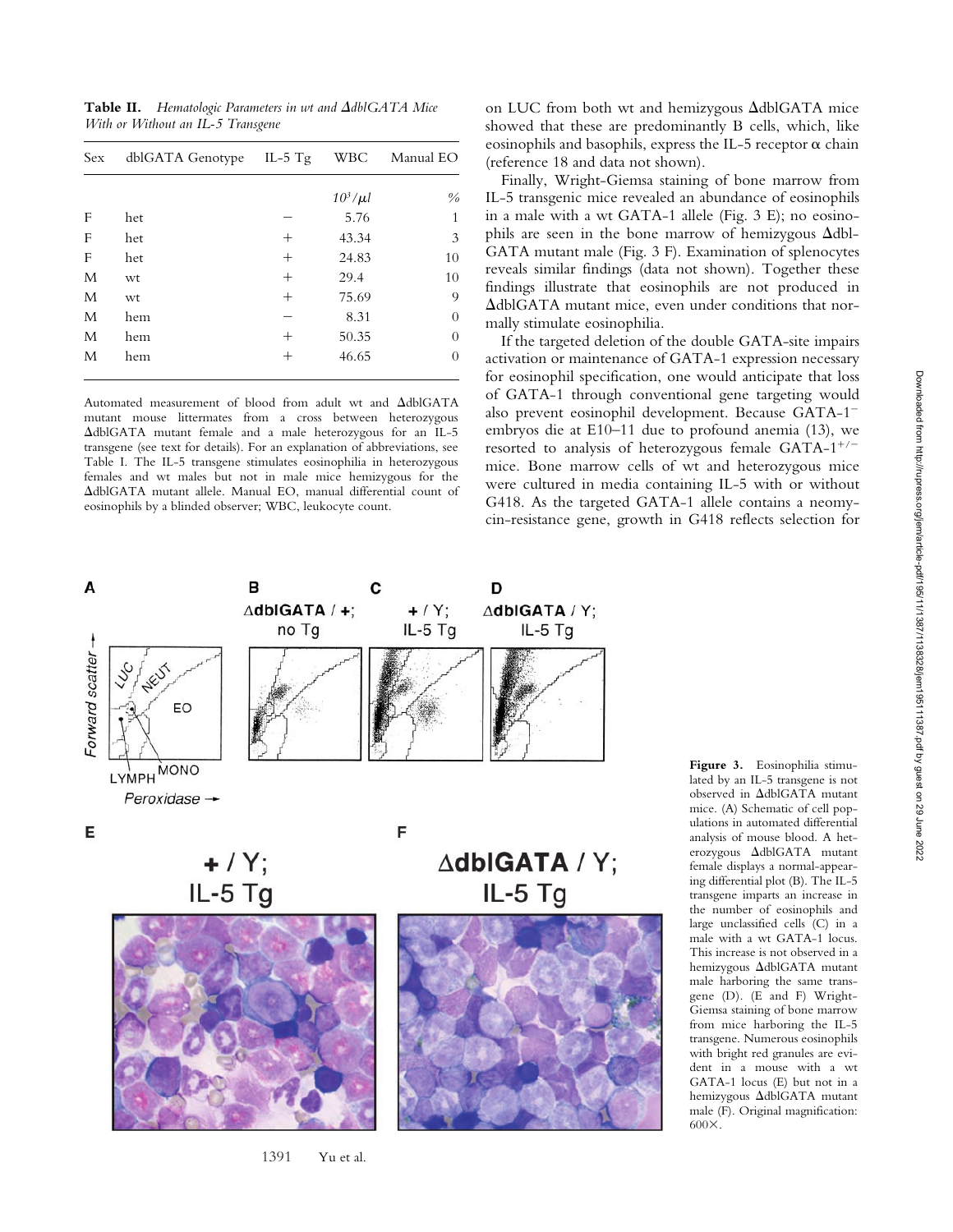

mutant male mice. RT-PCR analysis was used to examine gene expression in the bone marrows of hemizygous  $\Delta \text{dblGATA}$  mutant ( $n = 3$ ) and wt  $(n = 3)$  male mice. Control reactions were performed with both wt and mutant samples with all primer pair combinations, either without RT or without cDNA template; in all these cases, no PCR product was generated (data not shown). EPOR, erythropoietin receptor; EPX, eosinophil peroxidase; GCSRFR, granulocyte colony stimulating factor receptor; GPIb, glycoprotein Ib; MBP, major basic protein; MPO, myeloperoxidase; vWf, von Willebrand factor.

precursor cells in which the  $GATA-1^-$  allele is not X-inactivated. Eosinophils were observed in IL-5–containing cultures only in the absence of G418, whereas control cultures in IL-3 and G418 yielded viable myeloid cells (data not shown). These results independently confirm a requirement of GATA-1 in eosinophil formation.

Loss of Eosinophil-specific Transcripts in  $\Delta$ dblGATA Mice. We examined the expression of a variety of hematopoieticmarker RNA transcripts in bone marrow cells by RT-PCR (Fig. 4). Expression of myeloid (CD11b, CD34, myeloperoxidase, granulocyte colony stimulating factor receptor, PU.1), erythroid (erythropoietin receptor,  $\alpha$ - and -globins), and megakaryocyte/platelet markers (platelet glycoprotein Ib, von Willebrand factor) was similar between wild-type and  $\Delta$ dblGATA mice, as anticipated from hematological and morphological data. Of note, eosinophil peroxidase (EPX) was present in wild-type mice but absent in -dblGATA mice. Eosinophil major basic protein-1, which is highly expressed in eosinophils but not restricted to the lineage, was markedly reduced in mutant mice, where CCR3 was expressed at low level in both wt and mutant mice (19, 20). These expression data are consistent with our cellular and morphological findings regarding the deficiency of eosinophils in  $\Delta$ dblGATA mice, and further suggest that eosinophil precursors are also absent.

*Mast Cell Production in*  $\Delta dblGATA$  *Mice.* To assess mast cell production in  $\Delta$ dblGATA mice, we cultured wt or hemizygous  $\Delta$ dblGATA bone marrow cells in medium containing stem cell factor and IL-3 to obtain mast cells (17). Wt and mutant bone marrow-derived populations behaved similarly. After culture for 7 wk, mast cells were present in both, as shown by morphology (Fig. 5 A and B), the presence of toluidine blue staining granules (Fig. 5 C and D) and flow cytometric analysis (Fig. 5 E and F) for expression of c-kit and the high-affinity IgE receptor (Fc $\in$ RI), a specific marker of mast cells (21). Thus, the double GATA-site is dispensable for the generation of bone marrow–derived mast cells.

*Implications of Findings for GATA-1 and Eosinophil Development.* Here we have demonstrated that deletion of a high-affinity GATA-site in the GATA-1 promoter specifically ablates eosinophil production, while the development of the other GATA-1–expressing lineages (erythroid, megakaryocytic, mast) is unaffected or only subtly perturbed. It appears, therefore, that GATA-1 is required in a nonredundant manner in the early phase of eosinophil development, very likely in lineage specification.

Dependence of the eosinophil lineage on GATA-1 shown here is consistent with, and extends, prior evidence supporting a role for GATA-1 in eosinophil gene expression and development. Different levels of enforced GATA-1 expression reprogram lineage determination in *myb/ets*transformed chicken myelomonocytic cells (1); intermediate levels result in eosinophils, and higher levels in thromboblasts and probably erythroblasts. The eosinophil-specific requirement of the double GATA-site, a site with increased affinity for GATA-1 vis-à-vis single consensus GATA-site, is compatible with the concentration-dependent outcome of reprogramming. Intermediate levels of GATA-1 would favor occupancy at high-affinity GATAsites, while high levels would allow binding at both highand low-affinity GATA-sites.

Transcriptional mechanisms using GATA-1, and acting on the GATA-1 gene itself, differ between erythroid cells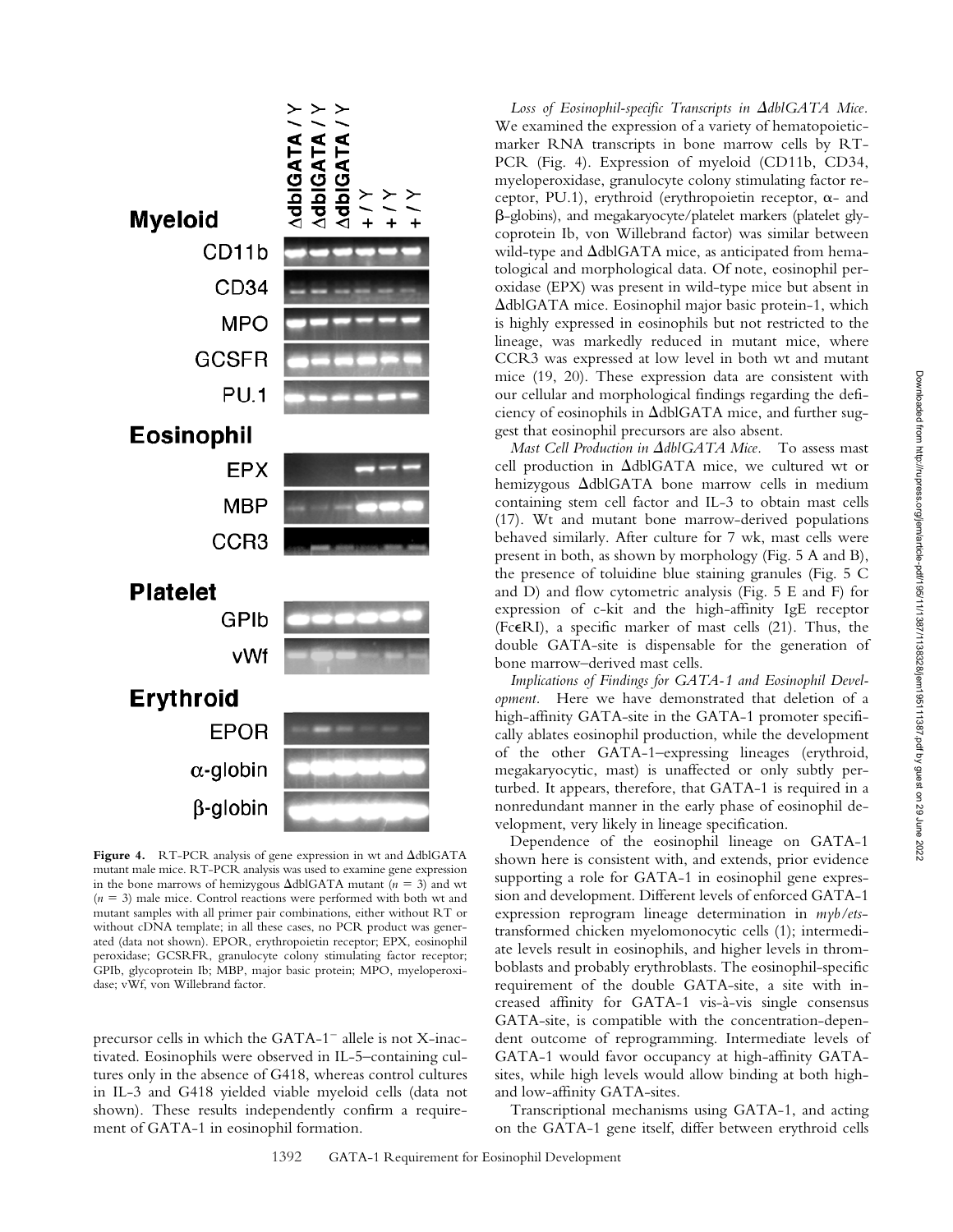



Figure 5. Production of mast cells from wt and  $\Delta$ dblGATA mutant male mice. May-Grünwald-Giemsa (A and B) and toluidine blue stains (C and D) of cytospin preparations of bone marrow–derived mast cells, from wt (A and C) or  $\Delta \text{dblGATA}$  mutant (B and D) male mice (original magnification: 1,000 ). Toluidine blue-positive cells contain dark blue cytoplasmic granules. (E and F) Two-color FACS® analysis of c-kit (x-axis) and high-affinity IgE receptor (y-axis) expression of bone marrow–derived mast cells from wt (E) or  $\Delta \text{dbIGATA}$  mutant (F) male mice. Mast cells are observed in both wt and mutant mice.

and eosinophils. In erythroid cells substantial function of GATA-1 is dependent on the presence of the transcriptional cofactor FOG-1. Moreover, whereas both HSI upstream of the GATA-1 gene and the double GATAsite–containing promoter of the gene are highly active in

erythroid transcription in test systems, neither region is strictly required for GATA-1 expression in the normal chromosomal context. In eosinophils, on the other hand, the function of GATA-1 is independent of FOG-1. Indeed, FOG-1 expression is antagonistic to eosinophil develop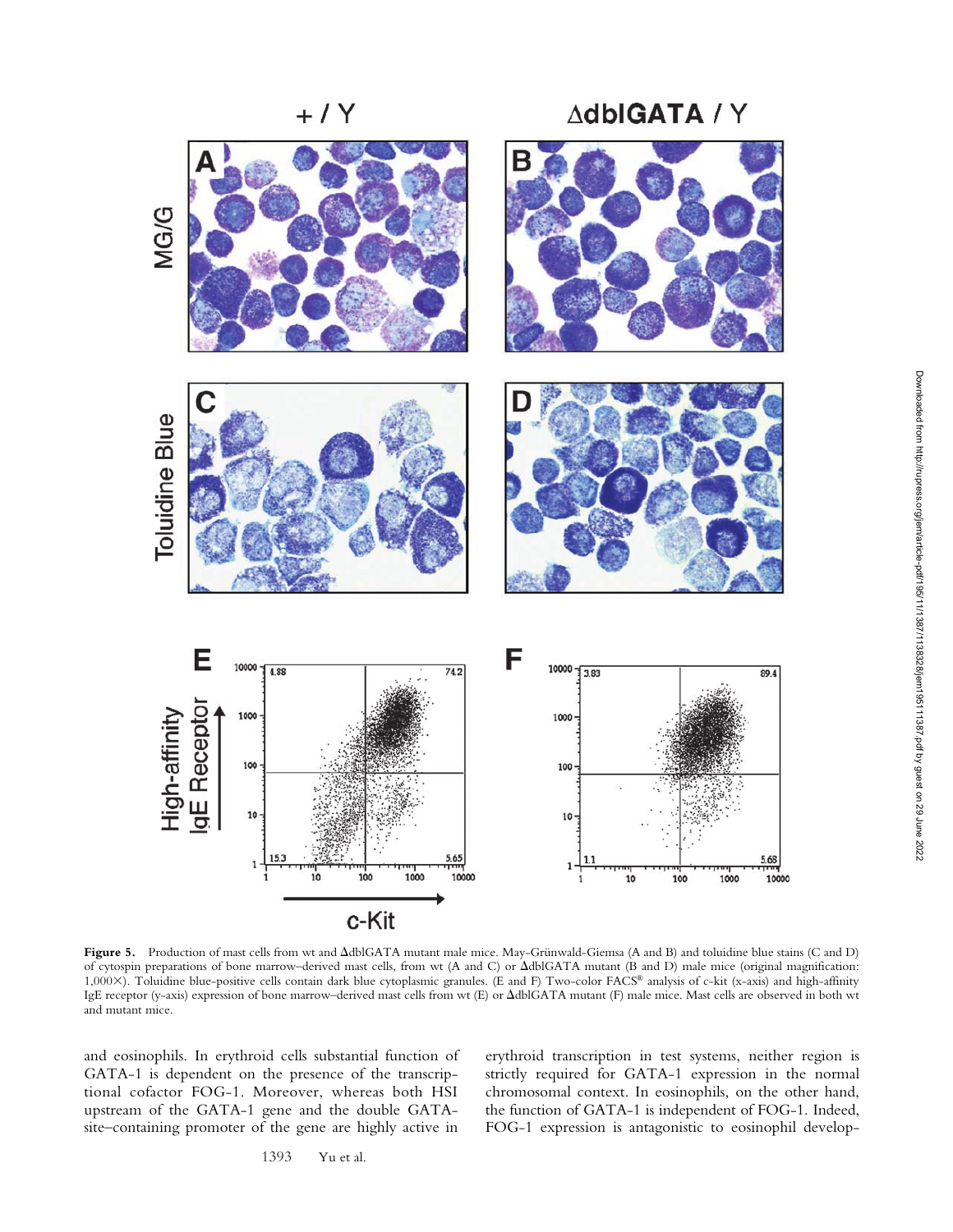ment and downregulation of FOG-1 under the aegis of C/EBP is a prerequisite for eosinophil differentiation to ensue (22–24). FOG-1 independence of GATA-1 function in eosinophils may suggest that the NH<sub>2</sub>-terminal activation domain of GATA-1, which is not absolutely required for transcription in erythroid and megakaryocyte lineages, is likely to be required in eosinophils. In addition, as shown here, removal of a limited region of the GATA-1 promoter, that containing the double GATA-site, ablates eosinophil development, presumably by interfering with activation or maintenance of GATA-1 expression in this lineage, but spares erythroid and megakaryocytic development. We speculate that the double GATA-site serves as a critical docking site for the assembly of a protein complex containing GATA-1 and other eosinophil-required transcription factors, such as  $C/EBP\alpha$ . As an alternative explanation for the absence of eosinophils on removal of this site, it could be suggested that GATA-1 transcripts in eosinophils initiate upstream of the start positions employed in erythroid cells. If this were the case, erythroid and eosinophil GATA-1 mRNAs would differ in size. Arguing against this speculation are Northern blot analyses we have performed on RNA prepared from eosinophil-enriched populations grown from bone marrow of wild-type mice harboring the IL-5 transgene. GATA-1 transcripts of erythroid and eosinophil cells are not distinguishable in size (data not shown).

AdblGATA mice are unique to our knowledge in being the first mouse strain with a specific deficiency of the eosinophil lineage. These animals should prove useful in the study of eosinophil function and eosinophil-related pathologies. It should be possible, for example, to ascertain whether eosinophils represent a primary etiologic agent or a secondary inflammatory bystander in the pathogenesis of asthma or other allergic disorders.

A.B. Cantor is supported by an NCI K08 Mentored Clinical Scientist Award (CA 82175-03). R.A. Wells is supported by a CIHR Clinician-Scientist Award. S.H. Orkin is an Investigator of the Howard Hughes Medical Institute.

*Submitted: 23 April 2002 Accepted: 2 May 2002*

## **References**

- 1. Kulessa, H., J. Frampton, and T. Graf. 1995. GATA-1 reprograms avian myelomonocytic cell lines into eosinophils, thromboblasts, and erythroblasts. *Genes Dev.* 9:1250–1262.
- 2. Ito, E., T. Toki, H. Ishihara, H. Ohtani, L. Gu, M. Yokoyama, J.D. Engel, and M. Yamamoto. 1993. Erythroid transcription factor GATA-1 is abundantly transcribed in mouse testis. *Nature.* 362:466–468.
- 3. Dalyot, N., E. Fibach, A. Ronchi, E.A. Rachmilewitz, S. Ottolenghi, and A. Oppenheim. 1993. Erythropoietin triggers a burst of GATA-1 in normal human erythroid cells differentiating in tissue culture. *Nucleic Acids Res.* 21:4031– 4037.
- 4. Martin, D.I., L.I. Zon, G. Mutter, and S.H. Orkin. 1990. Expression of an erythroid transcription factor in megakaryocytic and mast cell lineages. *Nature.* 344:444–447.
- 5. Romeo, P.H., M.H. Prandini, V. Joulin, V. Mignotte, M. Prenant, W. Vainchenker, G. Marguerie, and G. Uzan. 1990. Megakaryocytic and erythrocytic lineages share specific transcription factors. *Nature.* 344:447–449.
- 6. Tsai, S.F., E. Strauss, and S.H. Orkin. 1991. Functional analysis and in vivo footprinting implicate the erythroid transcription factor GATA-1 as a positive regulator of its own promoter. *Genes Dev.* 5:919–931.
- 7. Zon, L.I., Y. Yamaguchi, K. Yee, E.A. Albee, A. Kimura, J.C. Bennett, S.H. Orkin, and S.J. Ackerman. 1993. Expression of mRNA for the GATA-binding proteins in human eosinophils and basophils: potential role in gene transcription. *Blood.* 81:3234–3241.
- 8. McDevitt, M.A., Y. Fujiwara, R.A. Shivdasani, and S.H. Orkin. 1997. An upstream, DNase I hypersensitive region of the hematopoietic- expressed transcription factor GATA-1 gene confers developmental specificity in transgenic mice. *Proc. Natl. Acad. Sci. USA.* 94:7976–7981.
- 9. Vyas, P., M.A. McDevitt, A.B. Cantor, S.G. Katz, Y. Fujiwara, and S.H. Orkin. 1999. Different sequence requirements for expression in erythroid and megakaryocytic cells within a regulatory element upstream of the GATA-1 gene. *Development.* 126:2799–2811.
- 10. Shivdasani, R.A., Y. Fujiwara, M.A. McDevitt, and S.H. Orkin. 1997. A lineage-selective knockout establishes the critical role of transcription factor GATA-1 in megakaryocyte growth and platelet development. *EMBO J.* 16:3965– 3973.
- 11. Trainor, C.D., J.G. Omichinski, T.L. Vandergon, A.M. Gronenborn, G.M. Clore, and G. Felsenfeld. 1996. A palindromic regulatory site within vertebrate GATA-1 promoters requires both zinc fingers of the GATA-1 DNA-binding domain for high-affinity interaction. *Mol. Cell. Biol.* 16:2238– 2247.
- 12. Kobayashi, M., K. Nishikawa, and M. Yamamoto. 2001. Hematopoietic regulatory domain of gata1 gene is positively regulated by GATA1 protein in zebrafish embryos. *Development.* 128:2341–2350.
- 13. Fujiwara, Y., C.P. Browne, K. Cunniff, S.C. Goff, and S.H. Orkin. 1996. Arrested development of embryonic red cell precursors in mouse embryos lacking transcription factor GATA-1. *Proc. Natl. Acad. Sci. USA.* 93:12355–12358.
- 14. Dent, L.A., M. Strath, A.L. Mellor, and C.J. Sanderson. 1990. Eosinophilia in transgenic mice expressing interleukin 5. *J. Exp. Med.* 172:1425–1431.
- 15. Nichols, W.C., K.A. Cooney, K.L. Mohlke, J.D. Ballew, A. Yang, M.E. Bruck, M. Reddington, E.K. Novak, R.T. Swank, and D. Ginsburg. 1994. von Willebrand disease in the RIIIS/J mouse is caused by a defect outside of the von Willebrand factor gene. *Blood.* 83:3225–3231.
- 16. Vyas, P., K. Ault, C.W. Jackson, S.H. Orkin, and R.A. Shivdasani. 1999. Consequences of GATA-1 deficiency in megakaryocytes and platelets. *Blood.* 93:2867–2875.
- 17. Tsai, M., J. Wedemeyer, S. Ganiatsas, S.Y. Tam, L.I. Zon, and S.J. Galli. 2000. In vivo immunological function of mast cells derived from embryonic stem cells: an approach for the rapid analysis of even embryonic lethal mutations in adult mice in vivo. *Proc. Natl. Acad. Sci. USA.* 97:9186–9190.
- 18. Hitoshi, Y., N. Yamaguchi, S. Mita, E. Sonoda, S. Takaki, A. Tominaga, and K. Takatsu. 1990. Distribution of IL-5 receptor-positive B cells. Expression of IL-5 receptor on Ly-1(CD5) B cells. *J. Immunol.* 144:4218–4225.
- 19. Humbles, A.A., B. Lu, D.S. Friend, S. Okinaga, J. Lora, A.